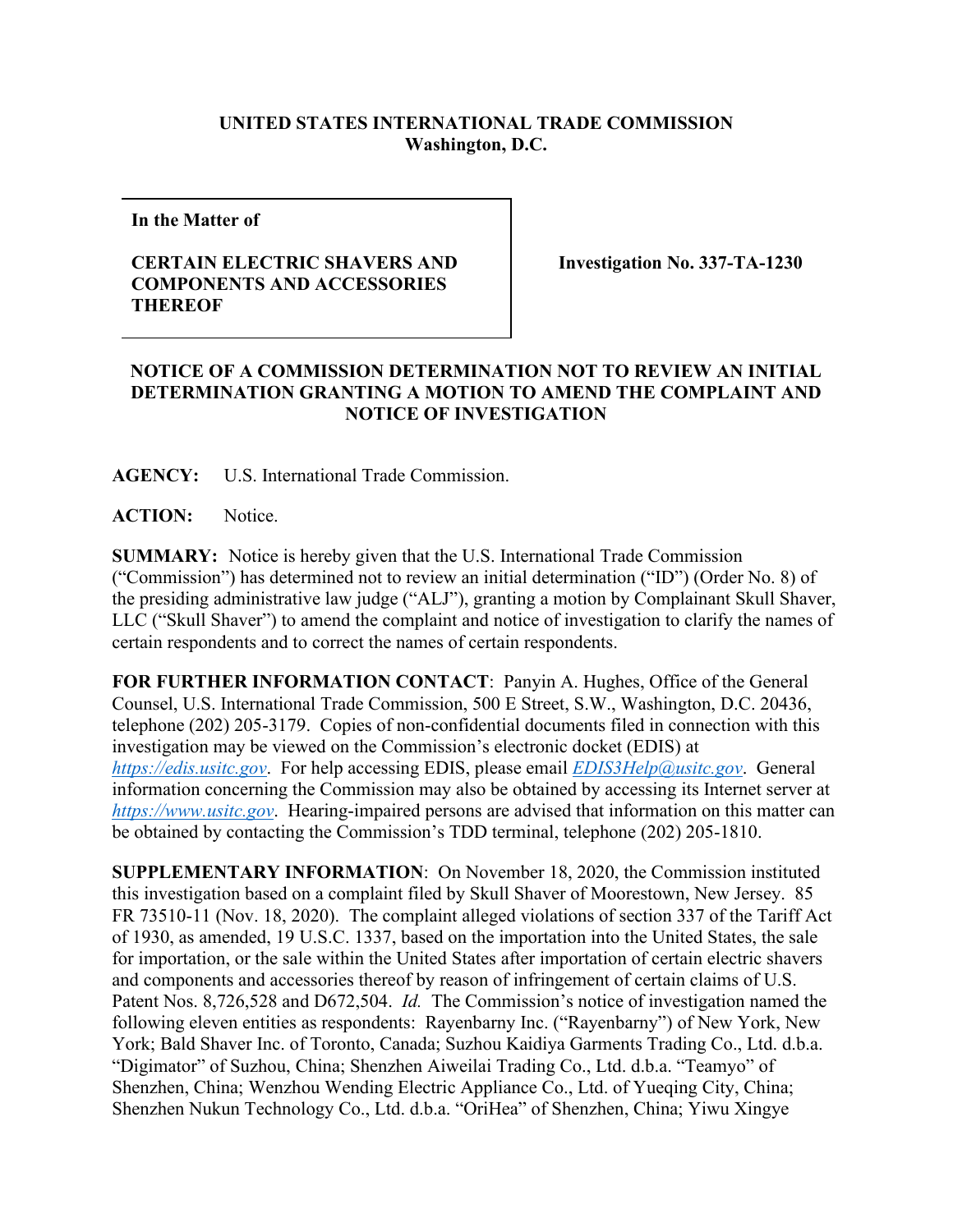Network Technology Co. Ltd. d.b.a. "Roziapro" of Yiwu, China; Magicfly LLC of Hong Kong; Yiwu City Qiaoyu Trading Co., Ltd. of Yiwu, China; Shenzhen Wantong Information Technology Co., Ltd. d.b.a. "WTONG" of Shenzhen, China; and Shenzhen Junmao International Technology Co., Ltd. d.b.a. "Homeas" of Shenzhen, China. The notice of investigation also named the Office of Unfair Import Investigations as a party. *Id*.

On November 30, 2020, the ALJ granted an unopposed motion (1) allowing Benepuri LLC ("Benepuri") of Menands, New York to intervene in this investigation as a respondent and (2) terminating the investigation as to Rayenbarny. Order No. 4 (Nov. 30, 2020), *unreviewed* by Comm'n Notice (Dec. 15, 2020).

On February 5, 2021 (docketed on February 8), Skull Shaver moved under 19 CFR 210.14 to amend the Complaint and the Notice of Investigation ("NOI") to reflect the correct names and address of certain respondents as follows: (1) clarify that the name of Wenzhou Wending Electric Appliance Co., Ltd. d.b.a. "Paitree" is Wenzhou Wending Electric Appliance Co., Ltd., and correct its address to No. 29 Yangliu Road, Economic and Technological Development Zone, Wenzhou, Zhejiang, 325025 China; (2) correct the address of Yiwu Xingye Network Technology Co. Ltd. d.b.a. "Roziapro" to Room 1607, Tower A, Jinfuyuan Bldg Choucheng Street Yiwu, Zhejiang, 322001 China; (3) correct the address of Magicfly LLC to 525 N. Tyron Street, Fl. 16, Suite 1727, Charlotte, North Carolina 28202; (4) clarify that the name of Yiwu City Qiaoyu Trading Co., Ltd. d.b.a. "Surker" is Yiwu City Qiaoyu Trading Co., Ltd., and correct its address to Room 401, No. 2, Building 33, Duyuan Village, Houzhai Street, Yiwu, Zhejiang, 322008 China; (5) correct the address of Shenzhen Junmao International Technology Co., Ltd. d.b.a. "Homeasy" to Room 405&406&408, Block 1, Mingliang Science Park, No. 88, North Zhuguang Road, Pingshan Community, Taoyuan Street, Nanshan District, Shenzhen, Guangdong, 518071, China; and (6) clarify that Benepuri's address is 1060 Broadway, Menands, NY 12204. Skull Shaver states that "good cause exists to correct the names and addresses of the foregoing Respondents based on information Complainant learned after institution." Skull Shaver Motion at 5. No responses to the motion were filed.

On February 12, 2021, the ALJ granted the motion (Order No. 8, subject ID). The ID states that "For good cause shown, and because there is no opposition, Skull Shaver's Motion" is granted. Order No. 8 at 2. No one petitioned for review of the subject ID.

The Commission has determined not to review the subject ID. The Commission notes that the Federal Register NOI lists the correct names for Wenzhou Wending Electric Appliance Co., Ltd. and Yiwu City Qiaoyu Trading Co., Ltd. Thus, this ID simply reflects the names used in the Amended Complaint (where the corresponding d/b/a designations have been removed). In addition, regarding Benepuri, this ID merely reflects in the Amended Complaint that it has been substituted for Rayenbarny.

The Commission vote for this determination took place on March 11, 2021.